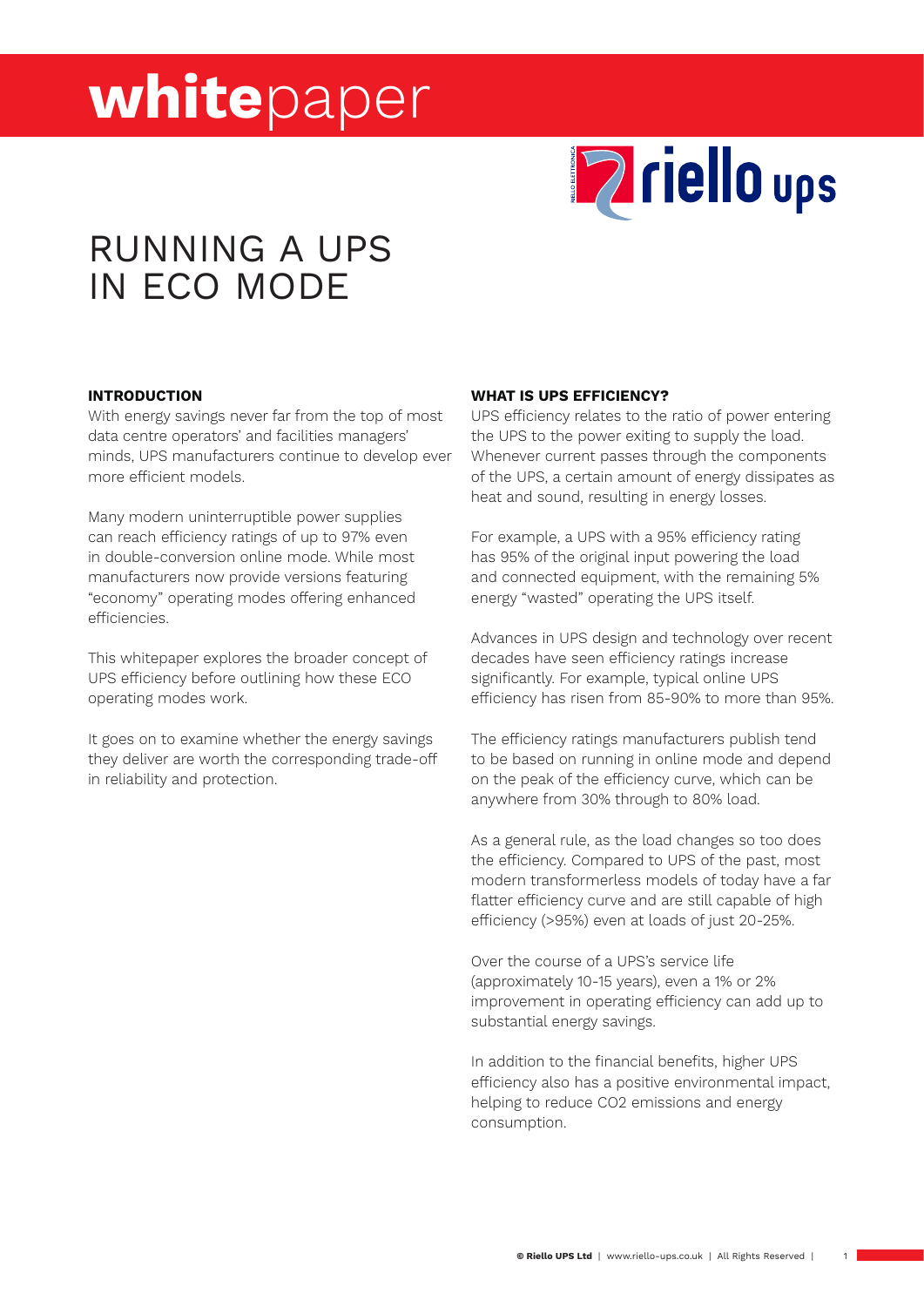#### **WHAT IS ECONOMY MODE?**

Virtually every double-conversion online UPS system today offers users the choice of a dedicated economy or energy-saving mode.

For the purposes of this whitepaper, we'll refer to this operating status as ECO mode, although it is also commonly referred to as "high efficiency mode", "bypass mode", "energy saving mode" or "active standby".

Standard ECO mode operates in a similar way to an offline/standby UPS, where the inverter is switched off and on standby while the bypass line (i.e. raw mains supply) powers the load.

If there's an issue with the mains, the load experiences a fractional break in supply while the automatic bypass transfers it back to the inverter.

The main benefit of running in ECO mode is a major boost to UPS efficiency, which means a reduction in electrical losses.

Typically, operating in ECO mode increases UPS efficiency to more than 99% compared to 93-97% for systems running in online mode. So that's a difference of anywhere between 2-6%.

Studies show that a data centre running their UPS in ECO mode can save as much as 2.3% of their energy per year. For a 1 MW data centre carrying a 50% load paying £0.10 kWh for electricity, that could equate to roughly £10,000 of savings a year.

Note that these calculations are based on the UPS running in ECO mode 100% of the time. If the UPS only operates in ECO mode for part of the time, the energy savings reduce proportionally.

In addition, some of the internal components inside the UPS's rectifier and inverter are less stressed during ECO mode operation, reducing natural wear and tear and increasing their lifespan.

#### **DRAWBACKS TO USING ECO MODE**

The major shortcoming with ECO mode is that the IT load is completely exposed to the raw mains utility without any of the power conditioning provided by double-conversion online UPS.

If there's a clean and stable mains supply and low harmonic generating loads, ECO mode works with relatively little risk. But if there's any issue with the quality of the mains, then it could cause big problems.

In ECO mode the UPS needs to continuously monitor the mains and quickly switch back to the inverter when it detects a problem.

Whenever there's an issue with the raw supply, the UPS must go through the following process:

- Detect the power problem
- Determine whether and how to respond
- Energise the inverter
- Open the static bypass switch
- Transfer the load onto the inverter output

All of this takes time. While in practice this process may only take between 1-16 milliseconds, that's vital time during which the critical load is subjected to the power problem.

And while a typical server may be able to override even a 16ms loss of power, just an 8ms loss to a transformer can cause it to surge when voltage is restored to normal levels, leading to it tripping breakers.

Similarly, power loss for even a few milliseconds on a circuit feeding a PDU with a static switch will result in a state change on that switch. This can lead to a wider state change on the overall power system, including overloads or dropped loads.

In addition, there are many devices, such as switches, pumps, or fans, that aren't as robust at handling short-term dips and sags as servers are. Finally, a typical static bypass will not open instantaneously. So even if the UPS detects a mains overvoltage, in ECO mode it can't protect the load.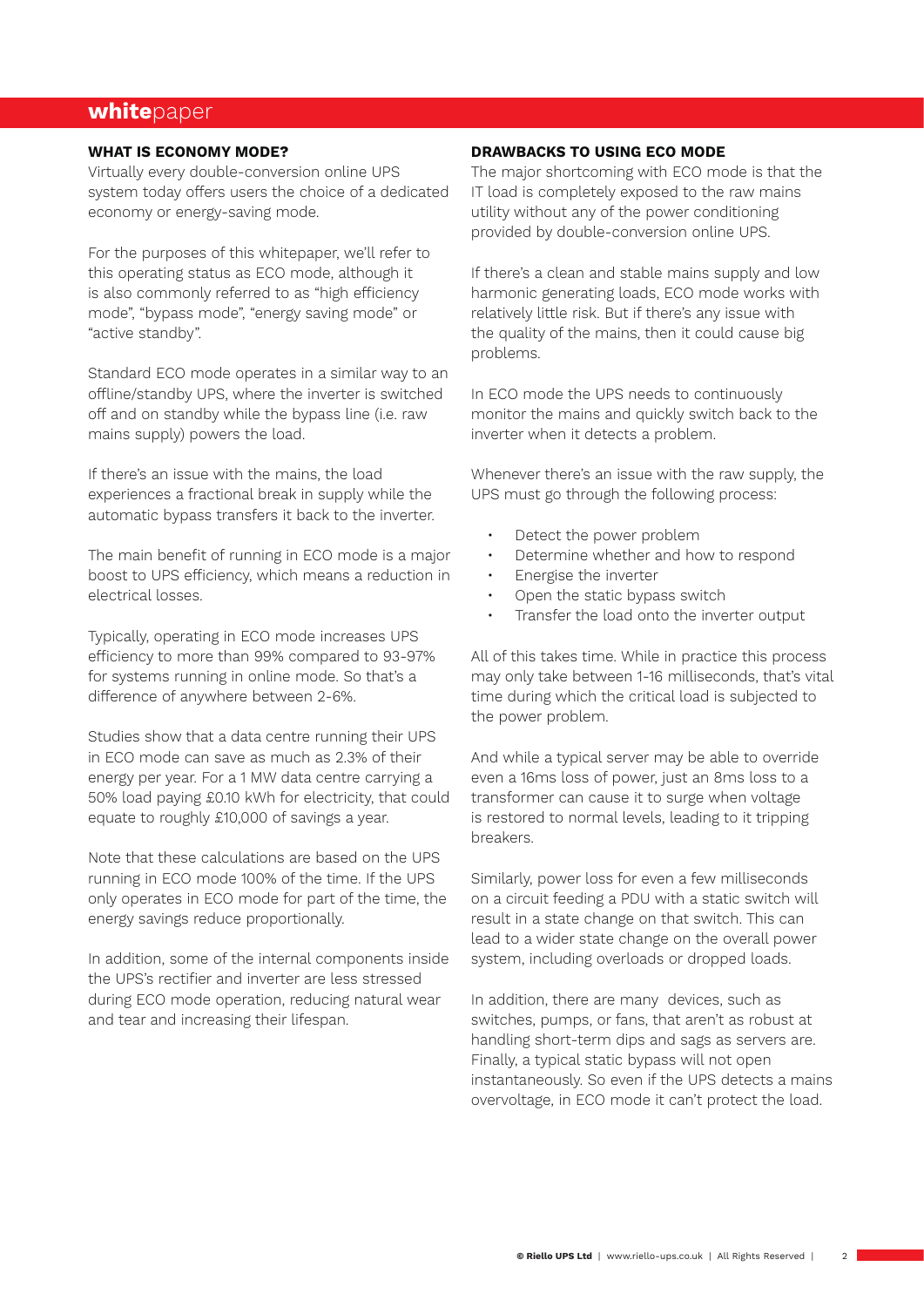As well as the loss of electrical protection, operating in ECO mode runs the risk of several other sideeffects:

- **• Harmonics**  in online mode, the UPS protects upstream loads and distribution elements from any harmonics on the mains supply, as well as isolating the mains from harmonics affecting the load. Running in ECO mode disables this function. Many data centres, hospitals, and industrial environments feature several motor drives for chillers, fans, and pumps that can cause harmonic distortion on the mains that shouldn't be passed to the critical load. Running in ECO mode also disables the power factor correction that an online UPS provides.
- **• Thermal shock**  running in ECO mode requires the inverter to start in response to power effects. Whether this happens once a month or once an hour, the change in power to the inverter causes a shock to the system. Such thermal transients are one of the main causes of failure in electronic power systems. And in ECO mode, the thermal transient occurs at the exact time where the UPS needs to be at its most reliable.
- **• Battery lifespan** every time the inverter starts in ECO mode typically causes a momentary operation on battery. If these events occur every few weeks or months it wouldn't lead to any real problems. But if it's happening several times a day, that's unnecessary wear and tear on your batteries. And while in ECO mode the UPS should be generating less heat, that doesn't guarantee the batteries are running in cooler temperatures. If the UPS has internal batteries that are cooled by the fans, those fans are turned off in ECO mode so the batteries may actually face higher than normal temperatures. Obviously, this isn't an issue if the batteries are housed in separate cabinets to the UPS.

**• Fault clearing** – in online mode, the UPS quickly detects any faults on the output and switches to bypass to get the extra fault clearing necessary to open downstream protective devices. In ECO mode, however, it can be tricky to distinguish between an output fault and a loss of input power. For example, during an output fault, the UPS may detect a drop in input voltage and switch to inverter, which would increase fault clearing time and even expose the critical load to a momentary loss of power.

#### **ACTIVE ECO AND SMART ACTIVE**

In the last few years, advances in firmware control and electrical designs have led to the introduction of an additional operating mode: Active ECO (also known as Advanced ECO).

As with "standard" ECO mode, Active ECO sees the load powered through the bypass line i.e. the mains supply.

The big difference is that the inverter remains on at all times and runs in parallel with the input, without actually carrying the load current. Because the inverter is already "on", it can take over the load far quicker than standard ECO mode in the event of a mains failure.

Active ECO offers another advantage over standard ECO mode, namely power filtering. As mentioned previously, standard ECO mode doesn't offer any of the shielding from harmonics or power factor that you find in double-conversion online UPS mode. But with Active ECO, the inverter is on and connected to the output, enabling it to correct the waveform and power factor.

However, there is a trade-off when using Active ECO. Efficiency is reduced slightly by between 0.5-1% because the inverter circuit is on. Of course, this reduced efficiency is still higher than traditional online operating mode offers, so has come to be seen as something of a happy medium.

It's worth mentioning another operating mode that can help improve efficiency – Smart Active. This sees the UPS constantly monitor the incoming supply and automatically decide whether it's best to run in online or ECO mode depending on the state of the raw mains.